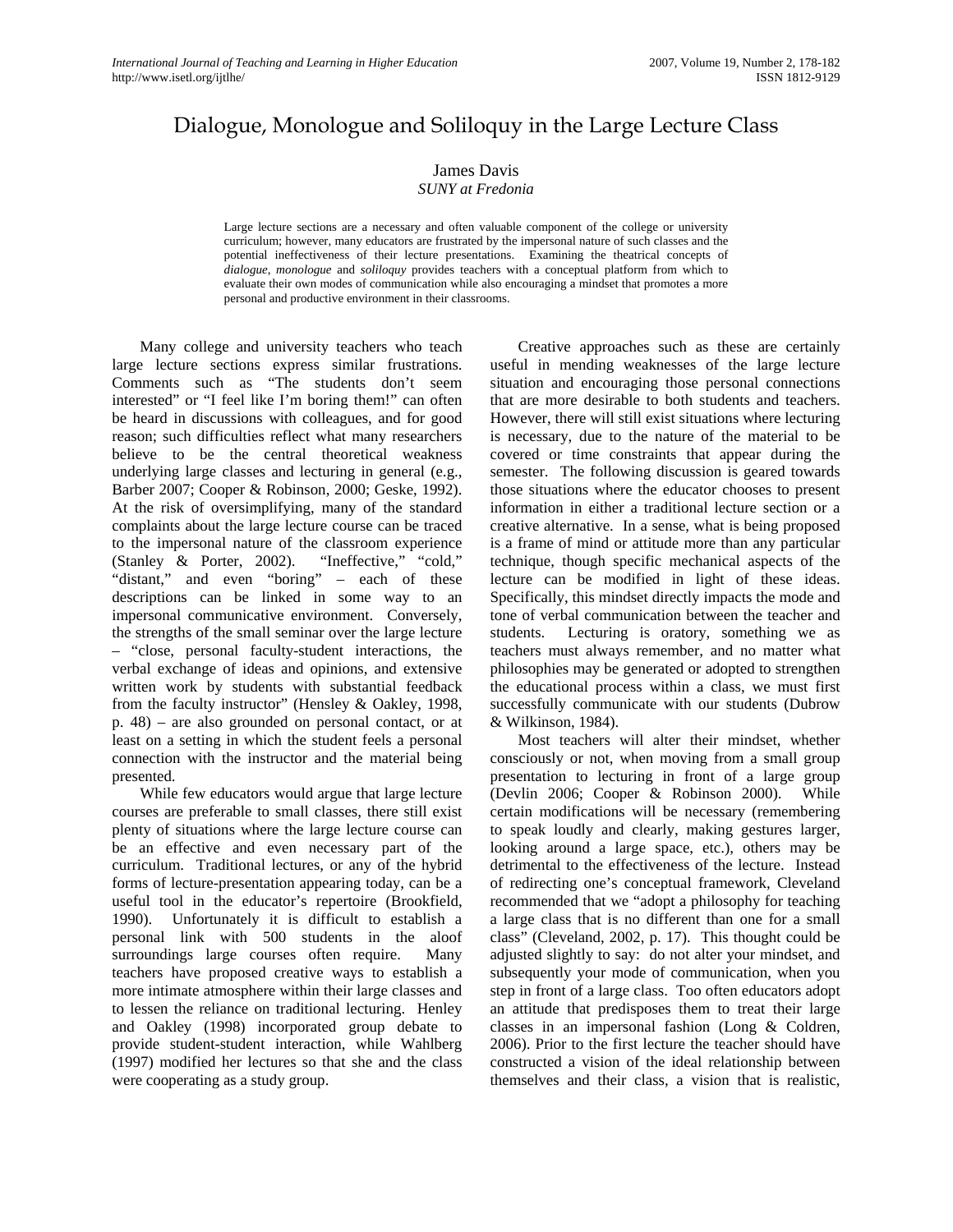proactive, and one that will provide definition when addressing the class. In a similar vein Cleveland also noted that teaching is a performing art, and there is much to support her observation (Sarason, 1999; Timpson & Burgoyne, 2002). It should be beneficial then for those who are placed in large lecture sections to prepare themselves mentally – and to evaluate their classroom performance – in light of the performing arts, and in particular the world of theatre.

One set of terms used in discussions of small and large classes (as well as lecturing in general) are *dialogue* and *monologue*. Critics of lecturing note that small group environments enable a dialogue to form between the students and teacher as well as between students themselves (Skidmore, 2006). Lecturing can become a monologue, with the teacher professing his or her knowledge to a passive audience. In this context monologue is seen as something to be avoided whereas dialogue is held up as an ideal form of educational communication (Bannink & van Dam, 2007; Adams, 2006). This taxonomy is restricting, regardless of the obvious benefits of interactive and cooperative learning inherent in a dialogue. Young teachers in particular are pushed into seeing only two options when lecturing: to attempt to establish dialogues with the large section or to resort to the "boring" monologue. Yet when the terminology of theatre is examined, there appears a third option, namely *soliloquy*; and the definitions of each reveal a viable middle ground upon which educators can construct a functional and beneficial philosophy of lecturing.

The Oxford English Dictionary defines *dialogue* as "the conversation written for and spoken by actors on a stage" or "a conversation carried on between two or more persons." It is a verbal exchange of ideas between people, and as such fits the standard vision of how dialogue would function in the classroom. The same dictionary defines *monologue* as "a long speech by one actor in a play" or "a scene in a drama in which only one actor speaks." It is a generally uninterrupted speech or narrative that tells a complete story or expresses a complete line of thought. More importantly, the monologue is either literally or figuratively delivered to another character or characters, whether these characters are onstage at the time or simply part of the drama as a whole. Though seemingly in accordance with a lecture situation, there are subtle points within this definition with significant implications for the teacher. This becomes apparent when monologue is compared to soliloquy; in fact, it is this third term that is more in line with most teachers' perspective of how a 'bad' lecture is viewed. The Oxford English Dictionary defines *soliloquy* as "an instance of talking to or conversing with oneself, or of uttering one's thoughts aloud without addressing any person." A soliloquy is thus a monologue delivered when no other characters inhabit the stage or dramatic space. The actor is alone with the character's thoughts and feelings, and presents the illusion of sharing these unspoken internal states.

The distinction between monologue and soliloquy is critical, both to actors and educators, and the application of these concepts to a lecture situation can have immediate and favorable results. Generally speaking, monologues usually have a "discovery," or some point the character is trying to get across. More importantly, monologues are speaking "to" or "with" someone. In the theatre, this other person is onstage with the actor. For the lecturer, to view their presentation as a monologue means bringing the students onstage with them, emphasizing that what is occurring is an interactive process between cocontributors. In a monologic situation, with the target of the speech being directed to another, the motivation or purpose of the speech is verbalized. In other words, the actor/teacher explains his or her reasoning, an action that Brown and Atkins (1988) saw as necessary for the successful lecture. At the same time, monologues use personal, directed pronouns such as "you," "I," and "we" that strengthen the participatory nature of the communication.

The soliloquy is different in many noteworthy ways. To begin with, to whom is the soliloquy directed? The speaker is reflecting upon his or her own thoughts and feelings, not responding to another in a dialogue or dramatic event. A soliloquy is talking to oneself, albeit in a communicative setting. In the theatre, the intended recipient is the audience, who is allowed a glimpse inside the actor's internal world within the larger context of the surrounding drama. In the classroom, the recipient is the student, no longer an active participant in the communication but a passive witness to a solitary action by the lecturer. In the soliloquy, any motivation or purpose is already assumed by the speaker, so it becomes more a stating of opinion as opposed to the presenting of a reasoned point. Often in these situations personal pronouns are replaced with impersonal or reflective pronouns such as "she," "he," "it," or "one," reinforcing the distance between the speaker and the hearer.

Monologue is a personal and participatory speech act, even though only one person may be speaking. Soliloquy, however, is impersonal, in that no one other than the actor is intended to hear these words. It is these distinctions that can prove invaluable to the lecturer. These definitions and the concepts surrounding them are a means by which educators can evaluate their classroom performance in terms of the level of personal communication occurring. Far from supplanting other approaches, this mindset reinforces other attempts to make the large lecture section more intimate and successful. Modes of communication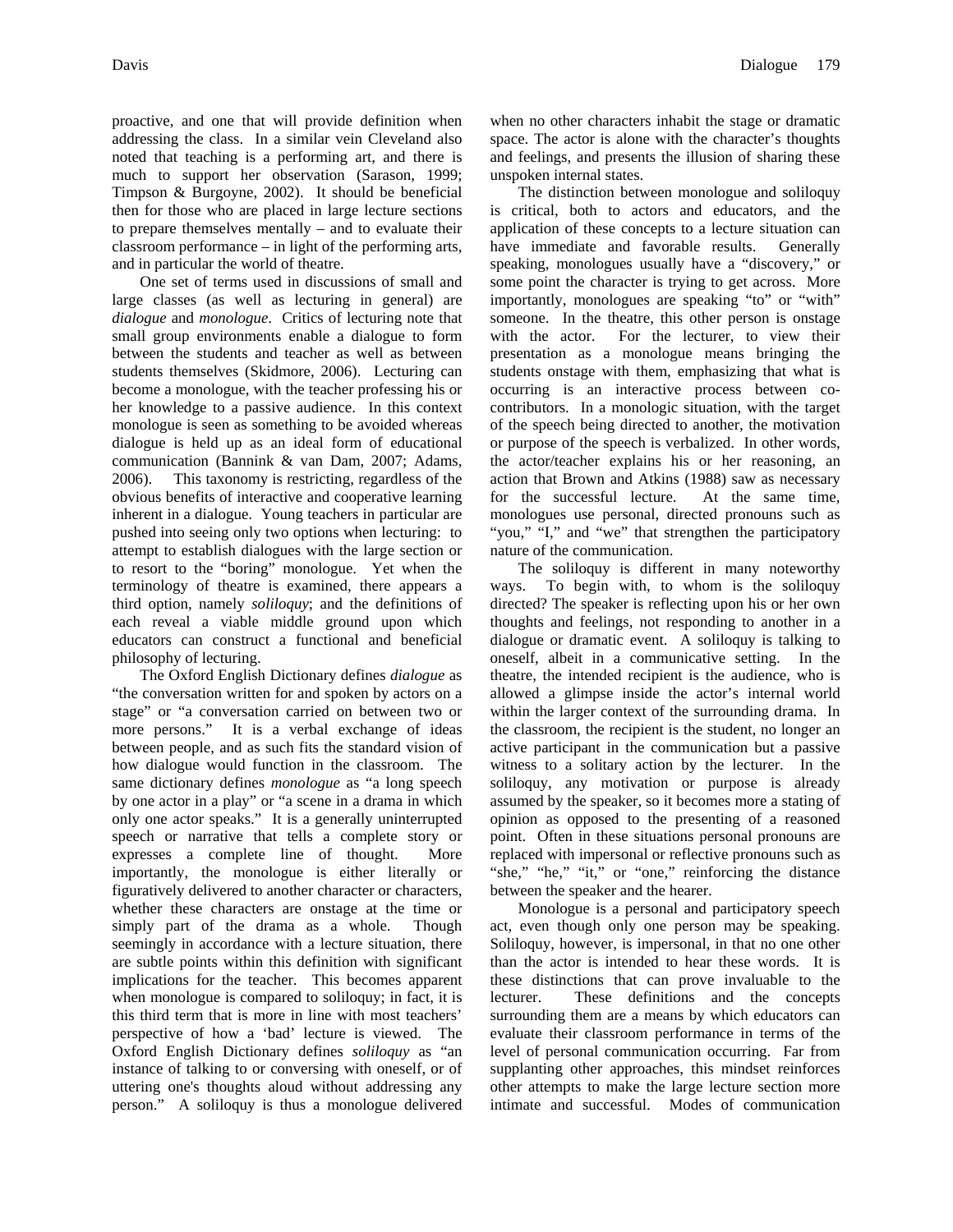underlie all pedagogical methodologies, and to ignore how one is speaking, or the frame of mind that influences the choice of words or layout of the presentation, might disable any efforts at improvement. When Fisher, Alder, and Avasalu (1998) established criteria for evaluating lectures from both the students' and teachers' perspectives, most of their terminology (e.g., "provide clear explanations," "present material in an interesting way," "stimulate students' interest," "arouse students' curiosity," "use examples relevant to students," "interact with students") centered on the teacher communicating in such a way that each student is impacted upon an individual level. Bartlett (2003, p. 12) described a successful large section lecturer as "casual and conversational, as if he were chatting with a friend," noting that personal elements, even anecdotes, are critical to success. In discussions of collaborative or cooperative learning (be they student/student or student/teacher), a great deal of importance is placed on dialogic encounters (Panitz 1997). While this might seem unlikely in a large lecture section, if the educator is viewing their presentation as a monologue and not a soliloquy, their presentation will reflect the conversational character that is so useful in transmitting and comprehending new thoughts (Bruffee, 1984).

At the most basic level such an approach is keyed into the choice of words teachers use during a lecture and the manner in which he or she speaks. Terminology, tone of voice, and length of phrasing – all are liable to variation depending upon who is seen as the intended audience. Such variations might seem to be a minor part when considered within the context of an hour-long lecture, but it is these subtle inflections that transmit the teacher's state of mind to the students. A few indiscreet words scattered throughout the presentation might be all that it takes to convince students that the teacher is not speaking to them, but merely sharing his or her thoughts to no one in particular. The casual use of advanced terminology with which the students are not familiar, or the appearance of outdated slang in the presentation can indicate that the teacher is no longer concentrating on the audience. On the other hand, too much focus on word choice could of course paralyze the speaker and defeat any attempt to create a personal, communicative forum. Yet if teachers adopt the mindset that they are speaking "with" students, or participating in a monologue and not a soliloquy, then there is less need to focus solely on terminology but instead concentrate on the topic at hand and the individuals with whom they are communicating.

One instance where terminology can reveal a teacher's mindset is found in the use of the first person plural pronouns "we" or "us." Technically these words should join the teacher and students into a unified linguistic entity. Yet if these words are used in an impersonal context that has alienated the students, then the result can be condescending or patronizing instead of unifying. A statement that begins with "We know that…" or "As we've seen…" becomes authoritative as opposed to inviting, in that students who see themselves as disassociated from the learning environment hear the "we" as representing the teacher's scholarly community, not the community of learners present in the classroom. Likewise any attempt to use a personal or participatory example while speaking in a soliloquy mode will be perceived as artificial. If, when studying a piece of music, the teacher says, "So what do we hear at this point?" many students will not respond. Does the teacher want to know what I am hearing, or what my friend is hearing? Is it assumed that we are hearing the same thing? In fact, the question can imply that there is a single, correct way of hearing the passage that all listeners share. This includes the teacher, of course, so in a sense the students witness the teacher asking the question of themselves, and if the teacher is lecturing on this particular piece of music then the class knows that the teacher is already aware of what he or she is hearing. Eventually many students cannot help but believe that the question was not addressed to them or even meant to be answered.

At a higher stage, the distinctions between monologue and soliloquy can affect the overall structure and organization of the lecture. For instance, Brookfield (1990) gave an example of what he called the "Paced Presentation" in a lecture. In this model he assumed including the students on a personal level in the process, whether it is asking questions of them at strategic points in the presentation or having them write something in response to a topic just discussed. Such an approach helps to create a monologic ambience by shaping not only the length and complexity of the ideas being expressed, but also the length of phrases, the amount of information per sentence, and even the length of each sentence. At each level the pacing or structure resembles that of a conversation and hence brings the students "on stage" with the lecturer. From the student's perspective a more engaging form of speech and a monologic structure to the lecture both allows and encourages students to participate in the lecture – even though they are not speaking – bolstering their attention during the lecture and encouraging immediate contemplation and interpretation of the material (deWinstanley & Bjork, 2002). Frederick (2002) also spoke of incorporating questions within the lecture, or even beginning a class with a question or a challenge to the students to interpret some aspect of the material under study. His examples of possible questions – "What do you see?" "What's going on here?" or "What do you think it means?" – clearly reveal that his choice of terms direct the question to each student as an individual, not to the mass as a single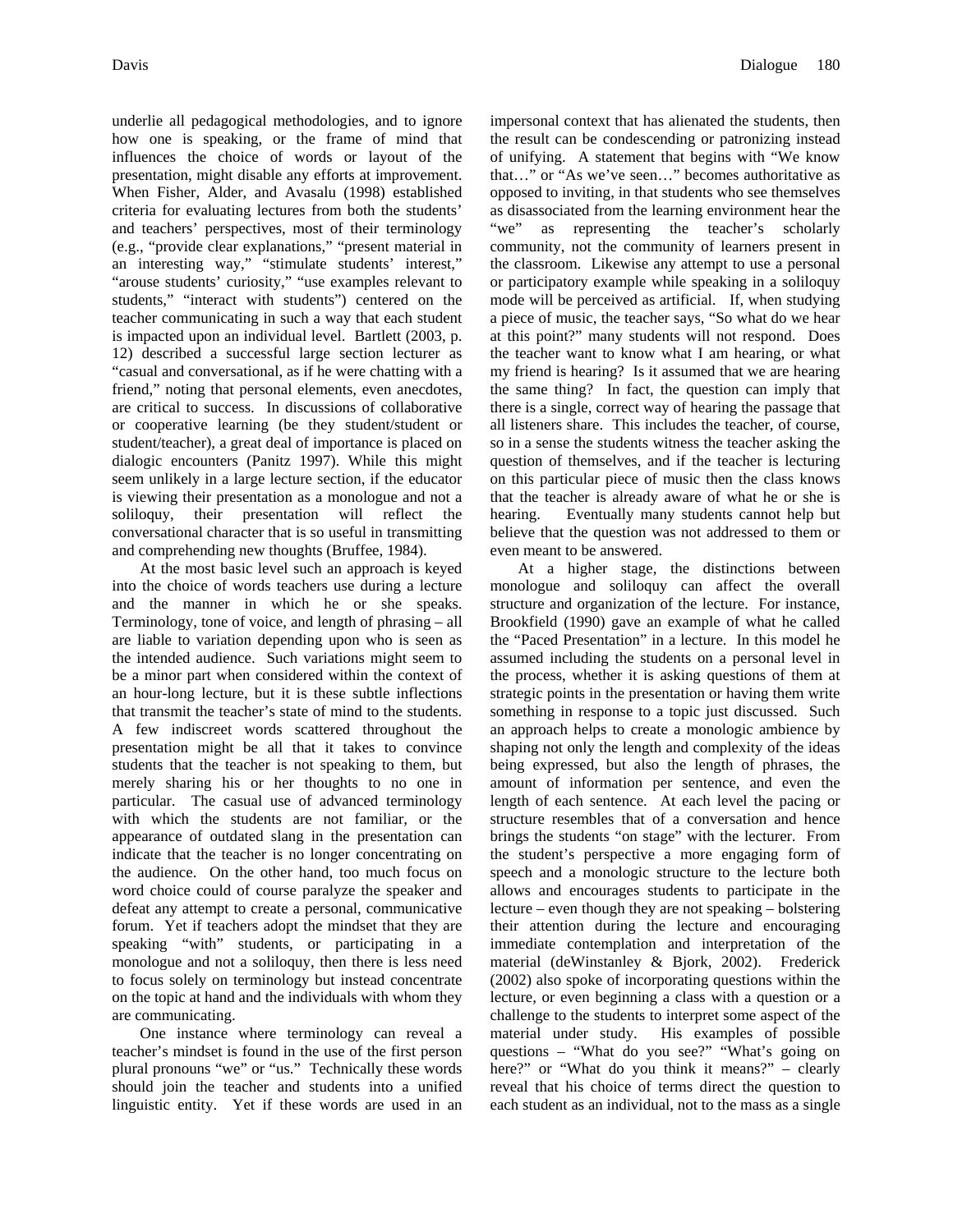entity; such questions come across as genuine curiosity or information gathering, not as rhetorical tricks directed towards an ambiguous or fictional collective.

It should be noted that too personal a mode of speaking could eventually work against the lecturer. While the demerits of a dry and pedantic lecture seem self-evident, a presentation that is too relaxed or colloquial can lead to difficulties as well (Levin & Gray, 1983). A "conversational" approach, or achieving the level where one comes across as "chatting" with the class, can actually lead to a loss of focus for a portion of the class. A certain measure of rhetorical discipline is necessary to successfully present the logic and conclusion of a given topic within the time allotted. Extremely relaxed lectures might be "fun" for a while, but most students want more. Likewise, it is also noted that a teacher's choice of words is but one aspect of their presentation that imparts a personal or impersonal character. Body language, facial expressions, eye contact with students, addressing students by name – all contribute to creating a more personal environment, and all come more naturally when the teacher is viewing their presentation as a discourse or monologue with the students.

Considering the lecture as a mode of theatrical discourse and understanding the distinctions between dialogue, monologue and soliloquy are a useful means for evaluating the mindset a teacher possesses as well as judging the effectiveness of certain oratorical techniques in a large lecture course. The ideas proposed here can be considered a lens through which experienced teachers can re-evaluate their performance in front of large sections, a conceptual tool that can assist in modifying and ideally improving a lecturer's technique. However, these concepts are particularly pertinent to younger teachers, especially graduate students and newly hired faculty, who are about to, or are in the process of, tackling their first large lecture. The comparison of monologue and soliloquy creates a tangible framework within which practical presentation techniques can be examined and evaluated. If employed early enough this approach can establish patterns of discourse that positively impact upon a long career in teaching and help to maintain a participatory and successful learning environment in any classroom.

## References

- Adams, C. (2006). Powerpoint, habits of mind, and classroom culture. *Journal of Curriculum Studies, 38*(4), 389-411.
- Bannick, A., & van Dam, J. (2007). Bootstrapping reflection on classroom interactions: Discourse contexts of novice teachers' thinking. *Evaluation and Research in Education, 20*(2), 81-99.
- Barber, M. (2007). Reassessing pedagogy in a fast forward age. *International Journal of Learning, 13*(9), 143-149.
- Bartlett, T. (2003). Big, but not bad. *Chronicle of Higher Education*, 49(35), A12-A14.
- Brookfield, S. (1990). *The skillful teacher: On technique, trust, and responsiveness in the classroom.* San Franciso: Jossey-Bass Publishers.
- Brown, G., & Atkins, M. (1988). *Effective teaching in higher education*. London: Methuen.
- Bruffee, K. (1984). Collaborative learning and the "conversation of mankind." *College English, 46*(7), 635-652.
- Cleveland, L. (2002). That's not a large class; it's a small town: How do I manage? In C. Stanley & M. Porter (Eds.), *Engaging large classes: Strategies and techniques for college faculty* (pp. 16-27). Bolton, MA: Anker Publishing Company.
- Cooper, J., & Robinson, P. (2000). The argument for making large classes seem small. *New Directions for Teaching and Learning*, *81*, 5-16.
- Devlin, M. (2006). Challenging accepted wisdom about the place of conceptions of teaching in university teaching development. *International Journal of Teaching and Learning in Higher Education, 18*(2), 112-119.
- deWinstanley, P., & Bjork, R. (2002). Successful lecturing: Presenting information in ways that engage effective processing. *New Directions for Teaching and Learning, 89*, 19-31.
- Dubrow, H., & Wilkinson, J. (1984). The theory and practice of lectures. In M. Gullette (Ed.), *The Art and Craft of Teaching* (pp. 25-37). Cambridge, MA: Harvard University Press.
- Fisher, A., Alder, J., & Avasalu, M. (1998). Lecturing performance appraisal criteria: Staff and student differences. *Australian Journal of Education*, *42*(2), 153-168.
- Frederick, P. (2002). Engaging students actively in large lecture settings. In C. Stanley & M. Porter (Eds.), *Engaging large classes: Strategies and techniques for college faculty* (pp. 58-66). Bolton, MA: Anker Publishing Company.
- Geske, J. (1992). Overcoming the drawbacks of the large lecture class. *College Teaching*, *40*(4), 151- 154.
- Hensley, T., & Oakley, M. (1998). The challenge of the large lecture class: Making it more like a small seminar. *PS: Political Science and Politics, 31*(1), 47-51.
- Levin, H., & Gray, D. (1983). The lecturer's OK. *American Speech, 58*(3), 195-200.
- Long, H., & Coldren, J. (2006). Interpersonal influences in large lecture-based classes. *Teaching, 54*(2), 237-243.